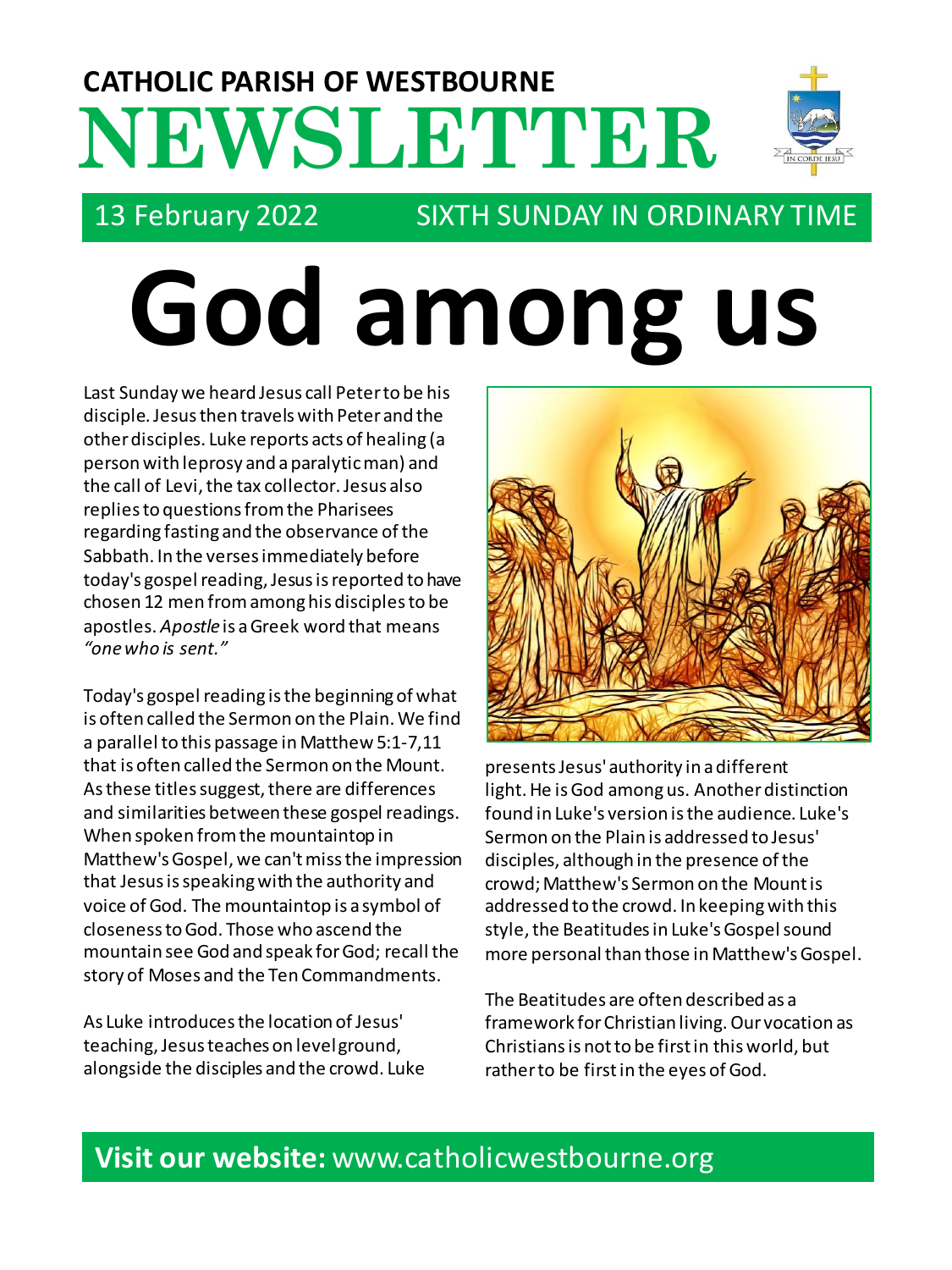## **MASS TIMES**

**Sunday 13 February - SIXTH SUNDAY IN ORDINARY TIME** 9.00am 11.00am

> **Tuesday 15 February - FERIA** 10.00am

**Wednesday 14th** *Repose of the souls of Bernard Charles and Elsie May Pratt* **Wednesday 16 February – FERIA** 10.00am

**Saturday 16th** *Rosemarie Schofield RIP* **Thursday 17 February - FERIA** 10.00am

> **Friday 18 February - FERIA** 2.00pm Funeral Mass for Marianne Copp RIP 6.00pm Adoration of the Blessed Sacrament 7.00pm

**CONFESSIONS:**After Mass or by appointment.

## **OUR PARISH**

#### **OUR LADY IMMACULATE CHURCH SEAMOOR ROAD, WESTBOURNE, BOURNEMOUTH, BH4 9AE**

**Parish Priest:** Fr Leslie Adams **Telephone:**01202 764027 **Email:** ladams@portsmouthdiocese.org.uk *(Baptism, Marriages, Sick Visits, Funerals and Confessions)*

**Parish Office** *(Wed 9.00am - 12.00pm)* **Parish Administrator – Suzanne Quinn** General enquires andhall bookings **Telephone:**01202 760640 **Email:** oliadmin@portsmouthdiocese.org.uk

**Safeguarding Officer:**Matthew French **Email:** mail@matthewfrench.net

### **SUNDAY READINGS**

**Entrance Antiphon** - **Cf. Ps 30: 3-4** *Be my protector, O God, a mighty stronghold to save me. For you are my rock, my stronghold! Lead me, guide me, for the sake of your name.* 

#### **Gospel Acclamation - Mt11:25**

*Alleluia, alleluia! Blessed are you, Father, Lord of heaven and earth, for revealing the mysteries of the kingdom to mere children. Alleluia!* 

**CommunionAntiphon - Ps 77: 29-30** *They ate and had their fill, and what they craved the Lord gave them; they were not disappointed in what they craved.*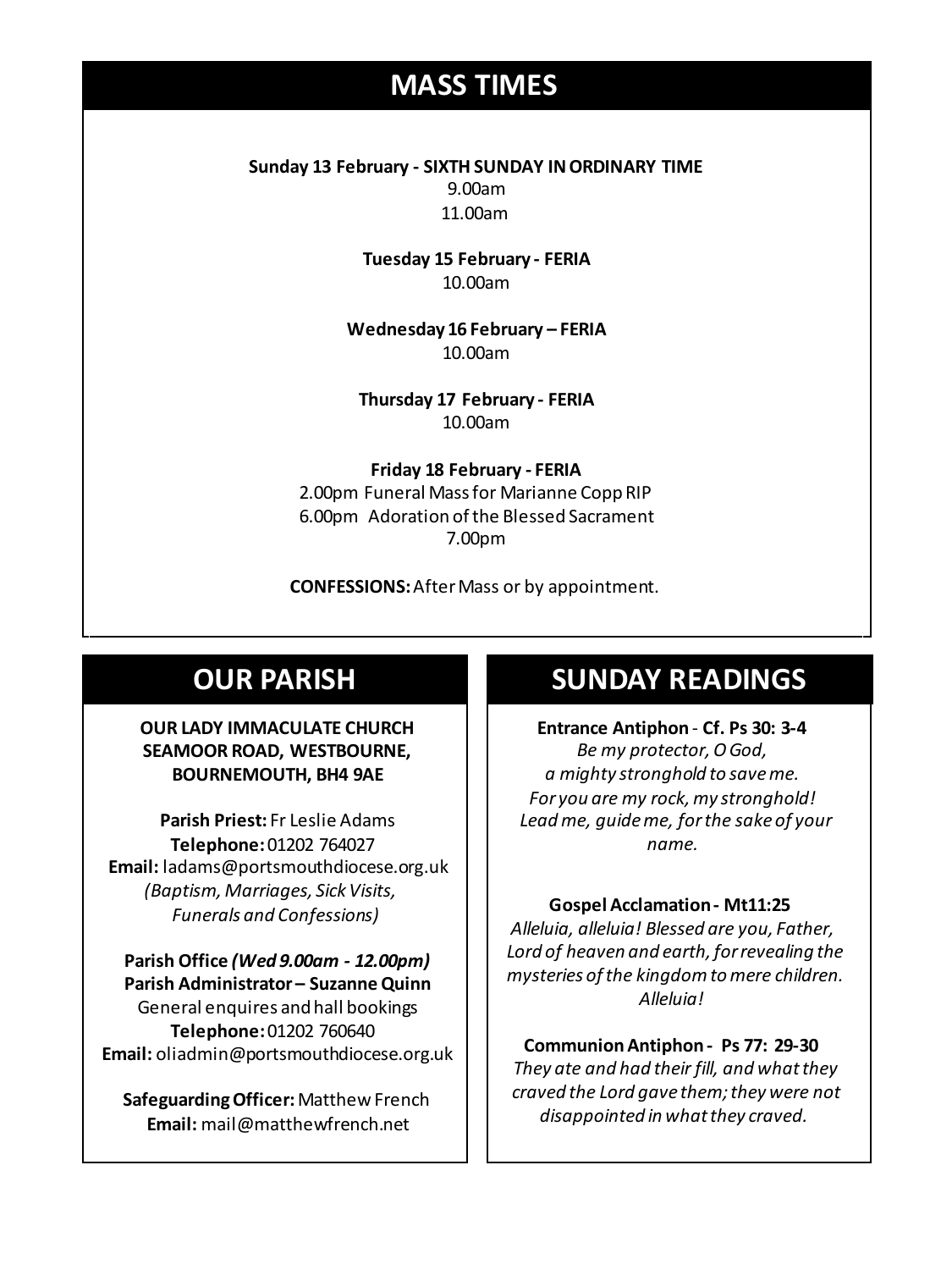## **PARISH NEWS**

#### **WHAT IS GOD SAYING TO THE CHURCH?**

Tuesday 1 March from 6.00pm until 7.00pm A unique, live, online event with Fr. James Mallon, Bishop Robert Barron, and Revd. Nicky Gumbel which explores the enormous challenges we have faced, but also the exciting new opportunities to proclaim the Gospel. Divine Renovation will host a one-hour webinar exploring what the last two years have revealed about the Church, what we have learned, and what we need to focus on as we look to the future in the context of evangelisation and discipleship. To register visit the website: www.divinerenovation.org/what-is-god-sayingevent

**BEQUESTS - A gift to the Church?** When one makes or changes a Will, one will obviously be thinking about family & friends. You could also make a gift to the Church. Many Catholics feel this is a wonderful way to thank God for the blessings that they have received during their lifetime, help the Church proclaim the Good News of Jesus and meet the needs of the next generation.

**GETTING MARRIED?** Congratulations! Please note that you need to give 12 months' notice. If you're a Catholic and not Confirmed you will need to join 'Journey into Faith' in order to celebrate Confirmation. Contact Fr Leslie to find out more information.



**YOUR PARISH NEEDS YOU:** To enable our Parish to move forward in 2022 we need more volunteers to help us. Could you fill one of the following posts?

- Gift Aid Coordinator
- Property and Finance Committee member
- SVP member

If you are able and willing to help, please contact Suzanne in the Parish Office, Fr Leslie or Pam O'Neill. Full training will be available. We look forward to hearing from you. Thanking you in anticipation.

## **OFFERTORY COLLECTION**

You can donate directly into the bank account:

> **PRCDTR Bournemouth Our Lady Immaculate**

**Sort code:** 309304 **Account:** 00875075

**Thank you for your continued support.**

## **PRAYERS PLEASE**

**Please remember all the sick and housebound of our parish especially:**

Teresa Wraith, Win Sheridan, Kathleen Wood, Phillip Rockford, Germain McAulay, Geoffrey Dixon, Joe Bonnici, Marjorie Lee